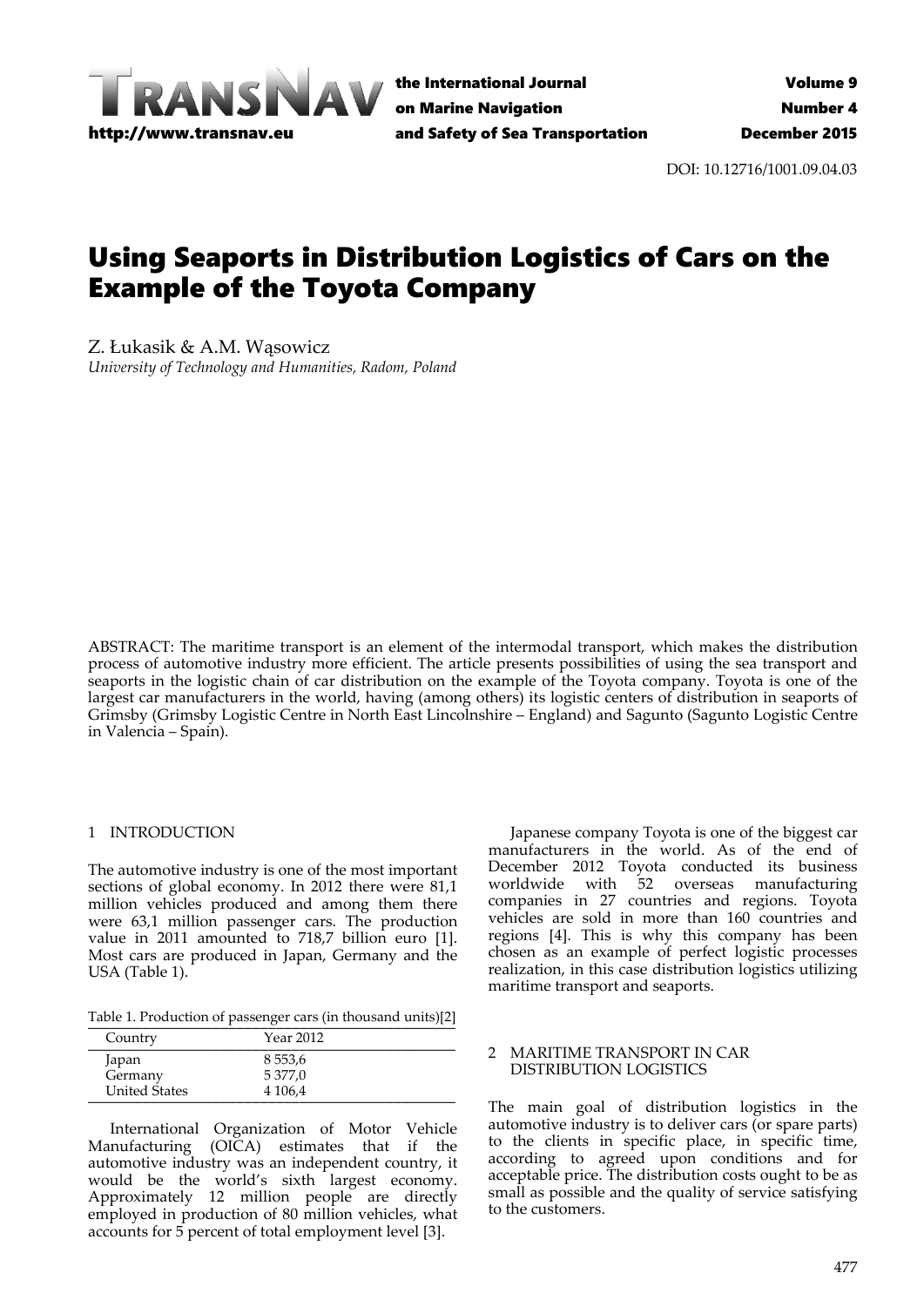Transportation of cars requires particular solutions depending on specific characteristics of a transported vehicle. Cars are expensive and heavy goods. During its handling there is usually no packaging (except for cases when the car is coated in thin layer of wax or packed in specialist cover). The changes in model, size and weight of the car occur very often and have significant influence on elements of the distribution logistics system (transportation, storage, handling, customer service etc.). Customers' requirements and minimization of logistic costs forces safe transportation of a larger number of cars in shorter time with adequate selection of transportation means.

Because of the global range of automotive industry, one of the links in the chain of car distribution is maritime transport, which enables a commodity or an object to be transported via the sea from every place in the world to any given destination point. There is also a possibility of composite commissions realization with complex forwarding‐transport handling of maritime consignments directly from the manufacturers to final recipients, including the insurance of shipped cargo, customs agency, warehouses and bonded warehouses.

The maritime transport has its advantages but, unfortunately, also has its drawbacks. The advantages include: low costs of transport (in comparison to, for example, air transport), long range, very large capacity, variety of transported commodities, low risk of damaging the cargo or its loss. Among the drawbacks of such means of transport one can point out low speed of carriage, handling only seaside areas, weather dependency, the need of transshipments, the risk of water damage to the cargo and the necessity of building expensive seaports. In order to minimalize the negative impact of naval transport on carried cars, special vessels – so called (Pure) Car Carriers are implemented.

In the 1970s cars were transported mainly from Japan (Toyota, Honda, Datsun) to the USA and Europe on upper, open decks of regular ships. However, sea salt damaged the car coating and exterior mechanisms of the vehicles. That is why there has begun the construction of modern and technically advanced ships that are equipped with movable decks, custom ramps and able to carry up to several thousand cars [5].

One of the biggest shipping companies is a logistics company Wallenius Wilhelmsen Logistics. It is a privately owned Norwegian/Swedish shipping company, established in 1999 and co-owned by the two shipping companies Wallenius Lines and Wilh. Wilhelmsen. The company offers a range of logistics services, including supply chain management, ocean transportation, terminal handling, inland distribution and technical services. It is one of the world's largest companies in the transportation of rolling equipment: vehicles, heavy machinery, yachts, trains, power stations and other. Headquartered in Oslo and Stockholm, with main regional offices in New York, Tokyo and Sydney, the company has 3 300 employees worldwide [6].



Figure 1. Wallenius Wilhelmsen Logistics vessel [ 6]

Ships of this shipowner arrive also to the Polish ports. In 2008 car carrier "Talia" operated by Wallenius Wilhelmsen Logistics called at the port of Gdańsk Port Free Zone as a part of regular shipping service with Japan. This ship is nearly 20 meters long and 32 meters wide, it has the carrying capacity of 21 thousand DWT taking on board 6 400 motor vehicles. The carrier brought a load of 2 257 Toyota motor vehicles destined for the Russian market [7].

In 2012 the Polish part of international maritime traffic associated with the transport of selected types of vehicles (ro‐ro units) amounted to a total of 374 300 units, among them: 327 424 passenger cars and motorcycles, 1 625 buses and 45 251 import/export vehicles [8]. Table 2 shows the share of the largest Polish seaports in the international trade of goods such as cars and motorcycles.

Table 2. The share of Polish seaports in international marine traffic –passenger cars and motorcycles (in numbers) [8]

| Ports                                   | Year 2012 |
|-----------------------------------------|-----------|
| Gdańsk                                  | 43 543    |
| Gdynia                                  | 83 498    |
| Świnoujście                             | 200 383   |
| Total of passenger cars and motorcycles | 327424    |

# 3 DISTRIBUTION LOGISTICS OF CARS ON THE EXAMPLE OF THE TOYOTA COMPANY

#### 3.1 *Characteristics of the Toyota company ‐ production and sales*

The international character of Toyota Motor Corporation is presented by its organizational structure (Figure 2).



Figure 2. Organizational structure of Toyota Motor Corporation [9]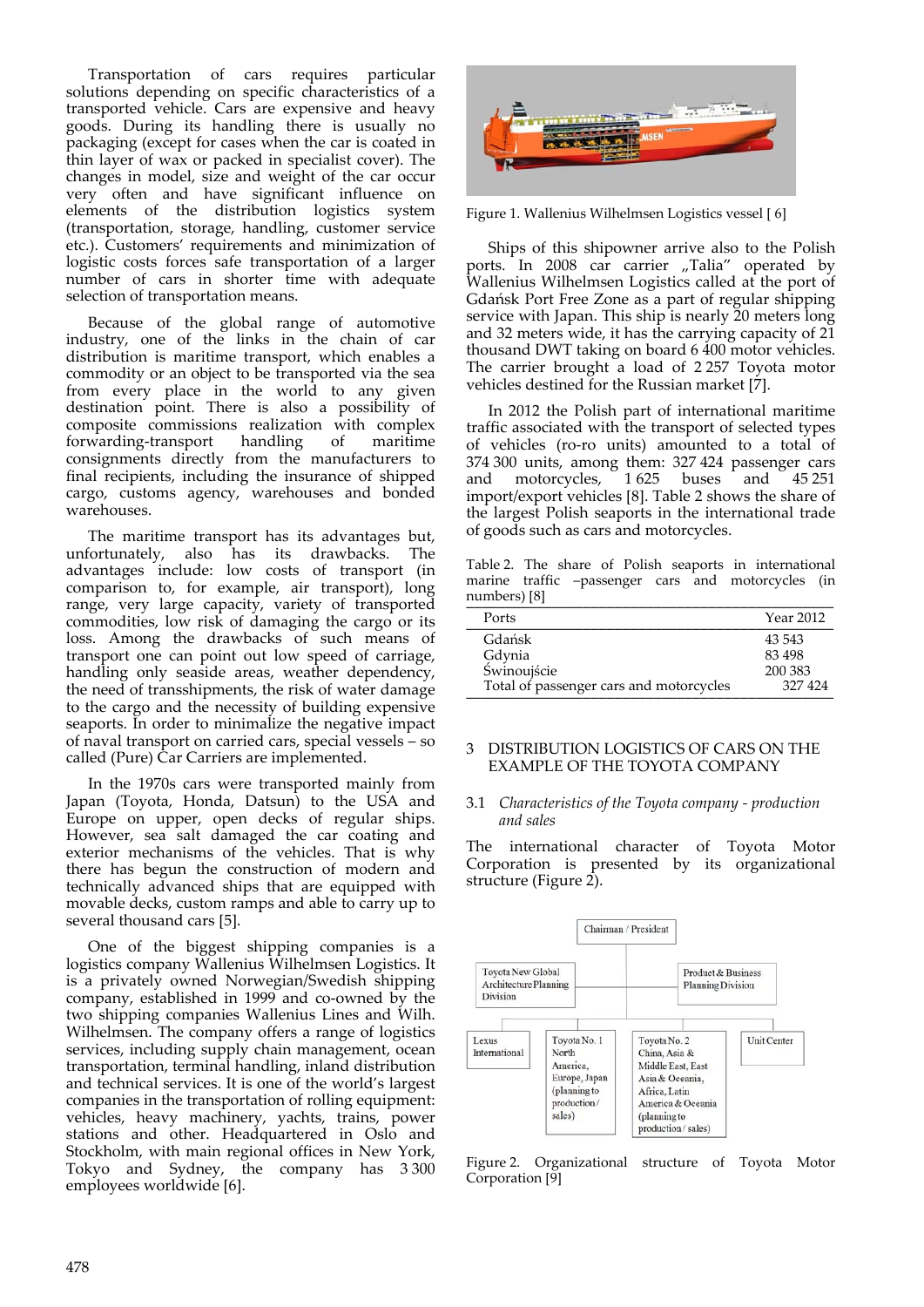In 2013 total production results of vehicles were 8 698 thousand units and total sales results were 8 871 thousand units (Table 3) [4].

| Table 3. Toyota firm vehicles sales in 2013 [4]. |  |
|--------------------------------------------------|--|
|                                                  |  |

| Region                   | Vehicle sales [in thousand units] |
|--------------------------|-----------------------------------|
| Japan                    | 2 2 7 9                           |
| Overseas Total           | 6.592                             |
| North America            | 2469                              |
| Europe                   | 799                               |
| Asia                     | 1684                              |
| Cental and South America | 364                               |
| Oceania                  | 271                               |
| Africa                   | 259                               |
| Middle East              | 741                               |
| Other                    | 5                                 |
| Consolidated Total       | 8 871                             |

Apart from passenger cars Toyota Group produces, inter alia: large trucks, buses, small commercial vehicles, engines, spare parts, homes, boats and marine engines.

Toyota Motor Europe (TME) is 100 per cent owned by Toyota Motor Corporation (TMC) and has its headquarters in Brussels, Belgium. TME is responsible for all Western, Central and Eastern European countries including the Canary Island, Turkey and Russia, as well as Israel and number of Central Asian markets (Armenia, Azerbaijan, Georgia, Kazakhstan, Tajikistan, Turkmenistan and Uzbekistan). TME oversees the wholesale sales and marketing of Toyota and Lexus vehicles, parts and accessories and Toyota European manufacturing and engineering operations. Toyota Motor Europe operates in 17 countries with 9 manufacturing plants, 9 vehicle logistics centers and 14 parts distribution centers (Figure 3) [10].



- A National Marketing and Sales Companies (NMSCs)
- Vehicle Logistics Centres (VLCs)
- Parts Logistics Centres (PLCs)
- Manufacturing Centres (EMCs)
- Supporting Facilities

Figure 3. Toyota Motor Europe activities [10].

Figure 4 presents logistical process in Toyota firm related to delivery of vehicles and spare parts.



Figure 4. Delivering vehicles and parts in Toyota firm [11]

The paper presents examples of vehicle logistic centers located in European maritime ports and using the potential of maritime transport.

# 3.2 *Selected logistics distribution centers of Toyota company*

# 3.2.1 *Grimsby Logistic Centre*

Grimsby is the United Kingdom's major car import terminal, although retaining its strong connection with the fishing and food industry. Grimsby is located just seven miles from the open sea, on the South bank of the River Humber and within easy reach of the UK's industrial heartland. The M180/A 180 dual carriageway runs right to the dock entrance, providing fast links to the M18 and M1 motorways. There are also direct quayside rail connections which connect the port to the national railway network. More than  $600\,000$  vehicles are imported through Grimsby each year. Grimsby and Immingham create a unique network of services connected to Nothern Europe and Scandinavia by more than 30 roll-on/roll-off (ro-ro) freight sailings each week to ports ranging from Rotterdam to Gothenburg [12].

The Port of Grimsby is the UK's largest port by tonnage. Its prime deep‐water location on the Humber Estuary, one of Europe's busiest trade routes, gives companies direct access to mainland Europe and beyond.

In September 2013 the Grimsby River terminal opened, providing ro‐ro services. Before the opening of the new terminal, Grimsby Port handled  $400\,000$ ro‐ro units per year. This combined with the figures from nearby Immingham, raised the total number of units moved each year to 600 000. The Humber's southern bank has long been a prime marine gateway, comprising as it does the ports of Grimsby, Immingham and Killingholme. Together, these latter two facilities in 2012 handled over 800 000 vehicles (Audi, Toyota, Skoda, Sayer, Seat, Suzuki, Mercedes‐ Benz, GM, Mini). Grimsby can accommodate ocean car carriers with 3 000 unit capacity. It markedly improves the speed and efficiency of transporting high numbers of finished vehicles [13].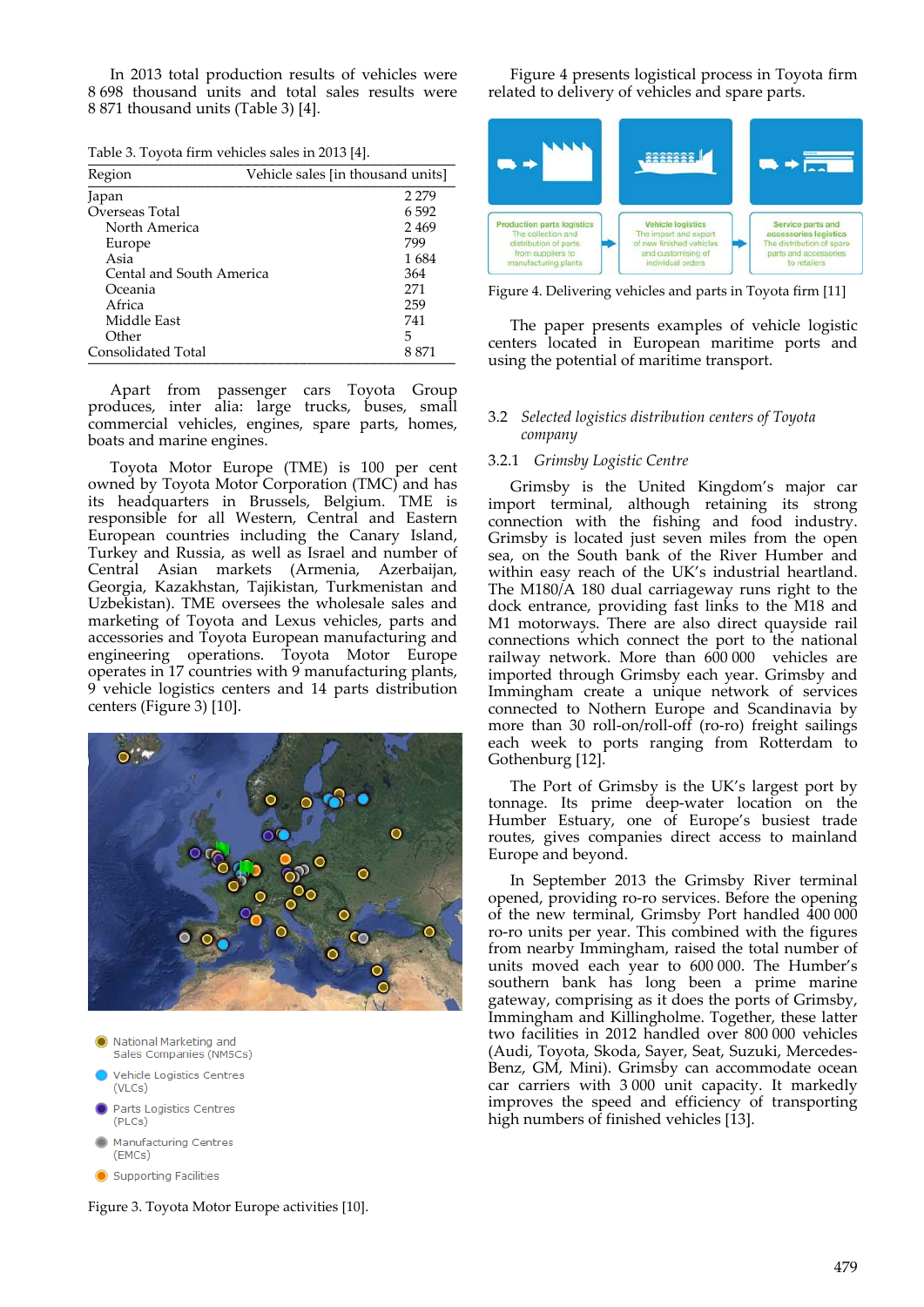

Figure 5. Grimsby Logistics Centre [14].

Toyota's Grimsby Logistic Centre is located in Alexandra Dock North in Grimsby, North East Lincolnshire in England. Its main functions include receiving United Kingdom produced Avensis and Auris passenger cars and transporting them to the ports of export or to destination country, receipt and transportation to UK National Marketing  $\&$  Sales Company (NMSC) of France built Yaris and Czech build AYGO, central stock and enhancement activity of UK built vehicles destined for Norway. In 2010 export in Grimsby amounted to 62 000 units and import – 32 000 units. Grimsby yard space amounts to 61 000 m2 [14].

#### 3.2.2 *Toyota Vehicle Logistic Centre in Sagunto*

Port Sagunto with Valencia and Gandia ports create Spanish port system. The main technical characteristics of this system are presented in the Table 4.

Table 4. The area of Sagunto, Valencia and Gandia system ports (in thousand  $m^2$ ) [15].

|                                                                            | Port of<br>Valencia | Port of Port of<br>Sagunto | Gandia     | Total           |
|----------------------------------------------------------------------------|---------------------|----------------------------|------------|-----------------|
| Land surface area<br>Surface area available 4 306 2 137<br>for concessions | 5 264               | 2.350                      | 230<br>204 | 7844<br>6 6 4 7 |
| Sheltered water<br>surface area                                            | 4 179 2 194         |                            | 276        | 6.649           |

The Port of Sagunto is linked to the national road network via the CV‐309 and the V‐23 roads. These roads lead onto the AP‐7 toll motorway and the A‐23 motorway which connect the port to the rest of the peninsula. The Port of Sagunto has its own private rail network, which belongs to Arcelor firm. This links up to the national rail network via the South Quay.

In 2011, the number of new cars shipped as noncontainerised ro‐ro traffic was 380,606 (excluding transit traffic). This represented a decrease of 7.2% compared to 2010. 197,841 of these new cars were exported, the main brands being Ford, Opel, Peugeot, Renault and Iveco Pegaso. The other 133,609 imported vehicles were mainly Toyota (Toyota,

Toyota Gibraltar, Lexus), Fiat, Ford and Dacia. The remaining 49,156 cars were domestic traffic to and from the Balearic Islands. This traffic is handled through the ports of Valencia (82%) and Sagunto  $(18\%)$ [15].

Ro‐ro and Vehicle Terminal (Dock 2) has Carport Sagunto S.L. operator. The Carport Sagunto terminal has attracted various automobile brands in a short period of time (6 brands since April 2008), consolidating its position as a reference terminal in Spain and Europe. Sagunto S.L. is the automobile terminal in the port of Sagunto (Valencia) created specifically to address the vehicle traffic needs of the Levante region. With a dock length of 540 meters, two ro-ro ramps, surface area of 275,000 m<sup>2</sup>, a warehouse for customized services and workshop, the necessary equipment for loading and unloading vehicles and storage, this terminal is one of the most modern in Europe [16].

Toyota Vehicle Logistics Centre (VLC) with Toyota Logistics Services Espaňa S.L.U. operator handled by Carport. This is Toyota and Lexus Vehicle Logistics Centre for storage, inspection and accessory assembly (Figure 6).



Figure 6. Toyota Vehicle Logistics Centre in Sagunto [17].

Annual Traffic of Toyota and Lexus vehicles was 42 102 units in 2011 [15]. The Sagunto VLC receives vehicles from Toyota's European manufacturing plants in Turkey, France, the United Kingdom, Czech Republic and Portugal. These vehicles arrive by sea and truck, before being transported to locations across Spain [17].

#### 4 SUMMARY

The international character is a basic feature of the automotive industry. This is pertaining to both the automobile production and their use. In contemporary world the car has become a good essential for correct functioning of the economy of the given country and for comfortable life of its citizens. There is strong competition between numerous car manufacturers in the automotive